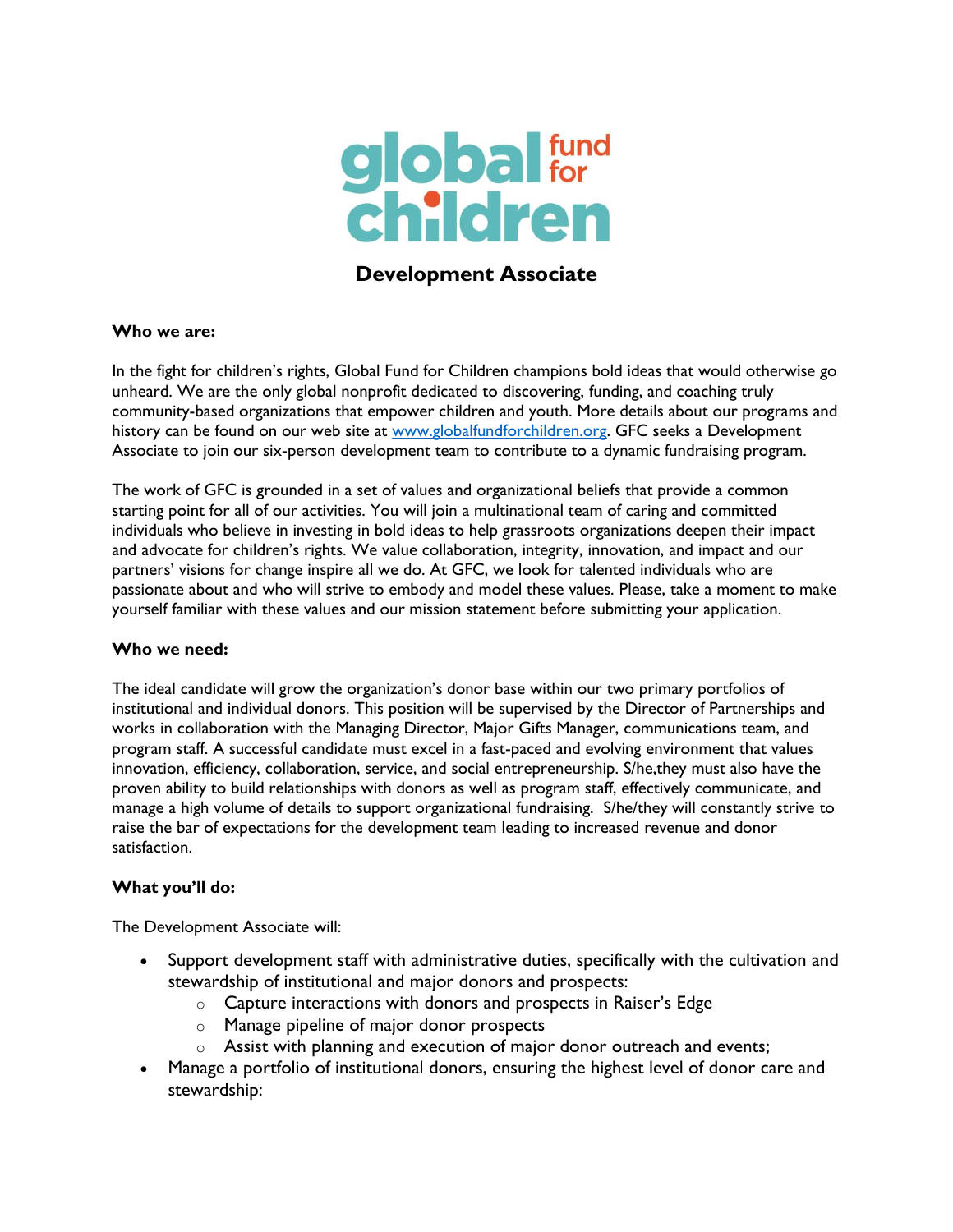- $\circ$  Liaise with program and finance staff to share grant requirements and reporting expectations, and ensure all deliverables are met
- o Manage and prepare reports and other fundraising material as necessary
- o Support grant management processes and systems, including renewals and follow-on funding requests
- Build new relationships with prospective donors including the creation of compelling concepts, proposals.
- Represent GFC's team, both internally and externally where opportunities arise, including donor meetings and conferences.
- Keep abreast of fundraising best practices and trends in the sector

# **What we're looking for:**

- At least 2 years professional experience in fundraising, business development, partnerships engagement, or a related field
- Bachelor's degree in relevant field
- Familiarity with databases or ability to rapidly learn them, bonus for previous experience with Raiser's Edge software
- Excellent English writing, editing, and proofreading skills
- Highly organized, reliable, and able to set and balance multiple priorities
- Experience developing funding proposals
- Collaborative team player, relationship builder, and cross-cultural communicator
- Proactive approach; ability to learn and adapt quickly
- Knowledge of community-based and/or international development, children's rights, or other social justice issues
- Commitment to amplifying the voices of GFC's partners and youth; commitment to GFC's mission and values
- Ability to travel both domestically and internationally, with notice

# **Hours and Compensation:**

Global Fund for Children offers a salary range of \$40,000 to \$50,000 for this role, as well as excellent benefits including generous paid time off, 100% employer-paid health insurance, and a 403b safe-harbor match plan.

# **How to apply:**

Please send **(1) a cover letter, (2) a resume or curriculum vitae, and (3) a writing sample** to careers@globalfundforchildren.org with "Development Associate" in the subject line. Applicants must be legally eligible to work in the United States. Position is open until filled for immediate hire, and only short-listed candidates will be contacted.

*We are committed to protecting the health and wellbeing of our team members and our community during the global coronavirus pandemic. Our full team is currently working from home. We have moved our meetings and events online. We therefore anticipate that the hiring process for this position will be virtual, and that the Development Associate will work remotely until it is safe to reopen our Washington, DC office.*